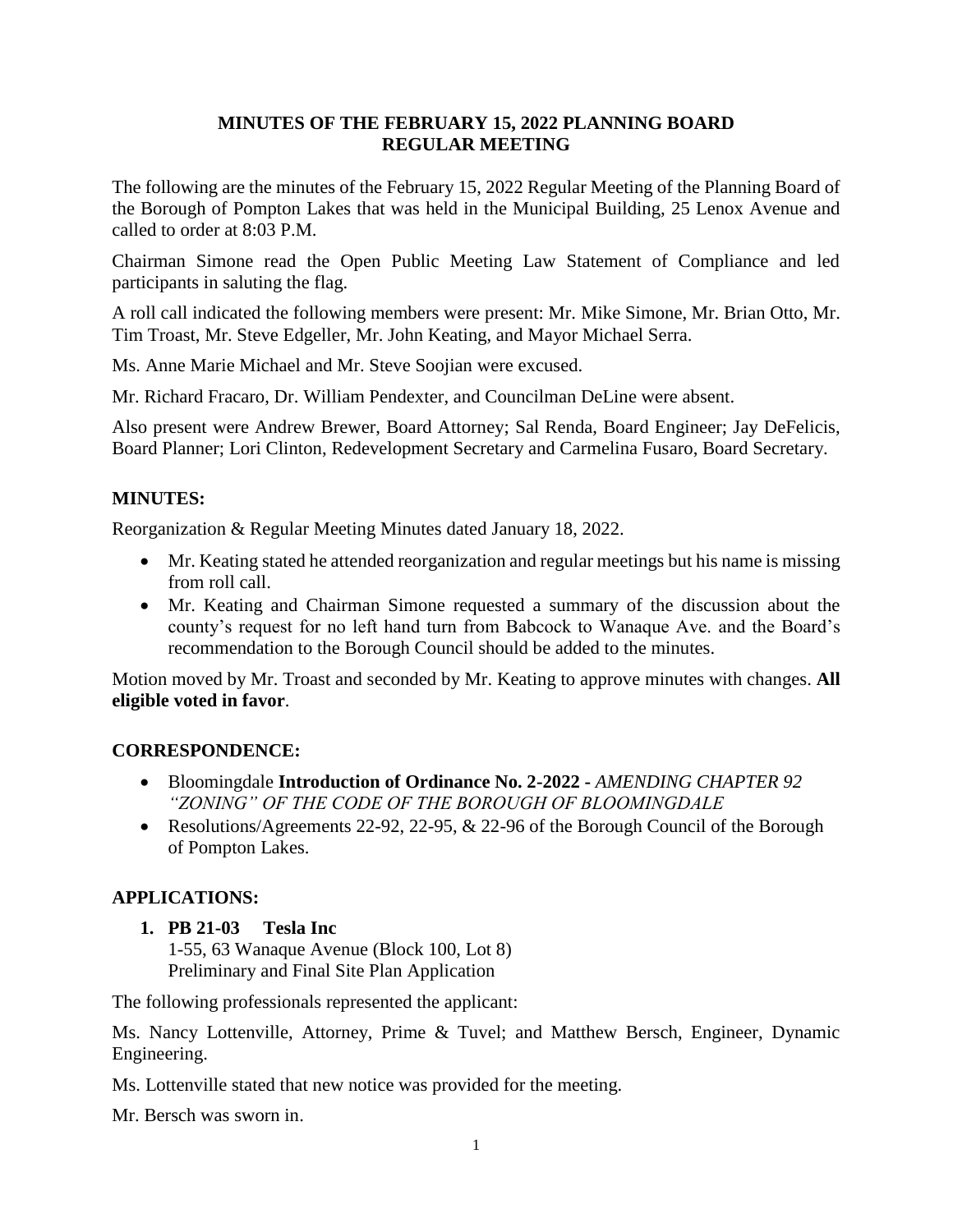Mr. Bersch referred to Sheet 5 of the revised site plans and described the changes:

- Additional sidewalk with curb ramp for accessible route for pedestrian activity.
- New accessible charging Station.
- The length of the sidewalk near the Starbucks was shortened.
- One of the Tesla charging stations was relocated to left side of the one-way entrance on Wanaque Ave. There will be 3 stations to the left of the one-way entrance and 9 stations to the right.

Mr. Bersch referred to Sheet 7 of the site plan and described the landscape changes:

- The applicant and Mr. DeFelicis agreed that the installation of new electrical conduits to the charging stations should not have any negative impact on the existing trees along Wanaque Ave.
- Mr. Bersch stated that Mr. DeFelicis approved the location of the new 20 shrubs (Inkberry Holly) at the ends of the charging stalls.

Chairman Simone asked the board for their comments:

- Mr. DeFelicis stated that he discussed the conduit routing with Mr. Bersch. Mr. DeFelicis recommended that the charging stations be placed close to the edge of the parking area for minimal disruption to the existing landscaping.
- Mr. Renda does not see any issues on the sidewalks.

Chairman Simone opened the meeting to the public:

 Mr. Jeff Kinon of 1088 Ringwood Ave., Pompton Lakes asked if the proposed shrubs are deer proof. Mr. DeFelicis responded that shrub is appropriate.

Chairman Simone closed the public session.

Chairman Simone stated that the applicant still has to get final approval from Passaic County and the Pompton Lakes Redevelopment Agency on the changes.

Mr. Troast suggested a condition be added to the resolution of approval that the applicant would be responsible for replacing any trees that are damaged by the installation of the electrical conduit with a 2 year time period.

Motion moved by Mr. Troast and seconded by Mr. Keating approval of application.

**Roll call:** Chairman Simone, **Yes**; Mr. Otto, **Yes**; Mr. Troast, **Yes**; Mr. Edgeller **Yes**; and Mr. Keating, **Yes**.

# **NEW/UNFINISHED BUSINESS:**

Chairman Simone attended Open Space Meeting representing Planning Board. He reported that they are in process in reviewing possible changes of the playgrounds. There was also discussion regarding replacement of the pourous concrete in Hershfield Park.

Chairman Simone and Mayor Serra updated the board on the progress of the Car Wash.

Mayor Serra stated that the requirement from the County on the Meridia project is "there will be no left hand turn from the parking garage to Wanaque Ave.". Babcock Place is not included and the Council ordinance was reintroduced.